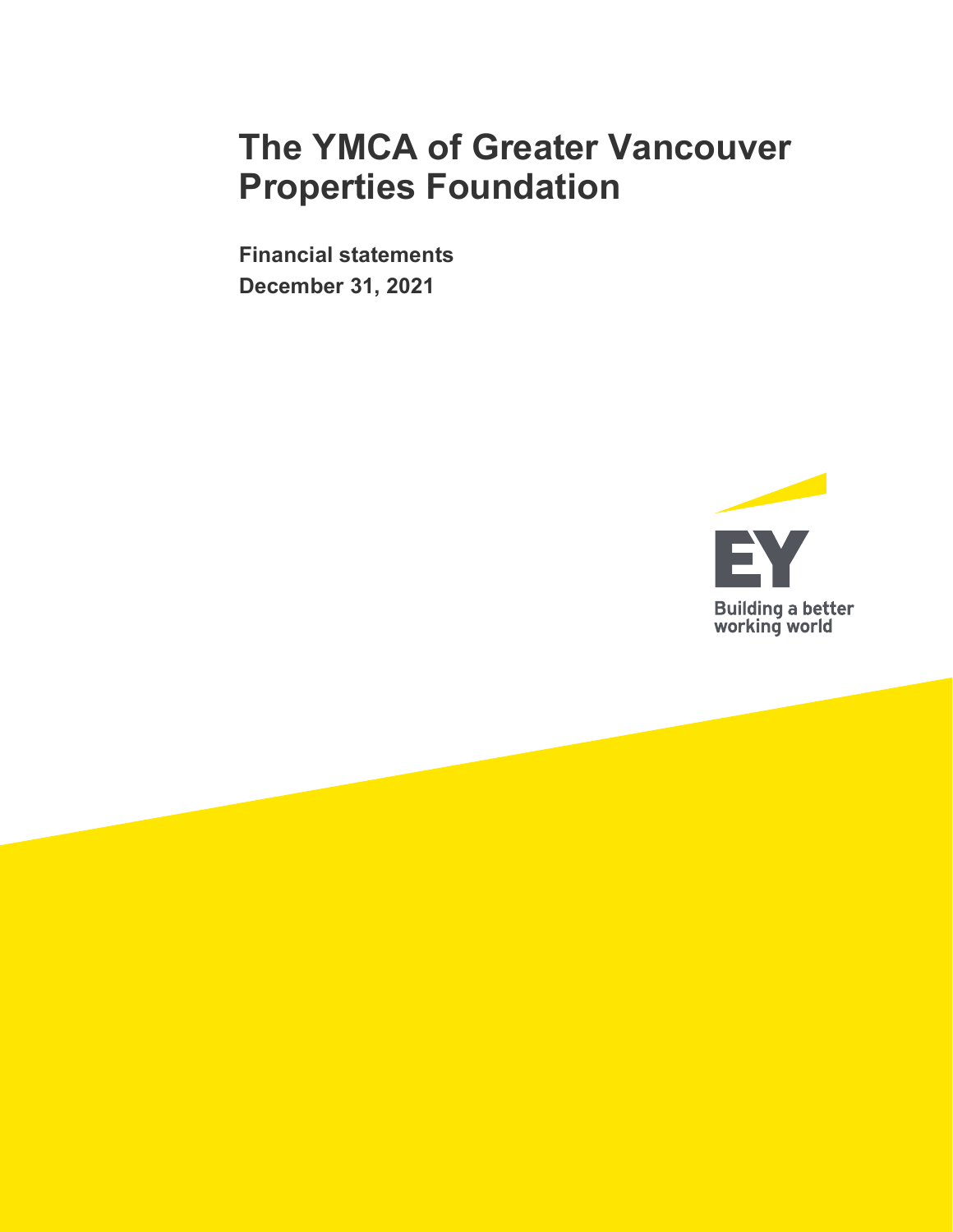## **Independent auditor's report**

#### To the Directors of **The YMCA of Greater Vancouver Properties Foundation**

#### **Report on the audit of the financial statements**

#### **Opinion**

We have audited the financial statements of **The YMCA of Greater Vancouver Properties Foundation** [the "Properties Foundation"], which comprise the statement of financial position as at December 31, 2021, and the statement of changes in net assets, statement of operations, and statement of cash flows for the year then ended, and notes to the financial statements, including a summary of significant accounting policies.

In our opinion, the accompanying financial statements present fairly, in all material respects, the financial position of the Properties Foundation as at December 31, 2021, and its results of operations and its cash flows for the year then ended in accordance with Canadian accounting standards for not-for-profit organizations.

#### **Basis for opinion**

We conducted our audit in accordance with Canadian generally accepted auditing standards. Our responsibilities under those standards are further described in the *Auditor's responsibilities for the audit of the financial statements*  section of our report. We are independent of the Properties Foundation in accordance with the ethical requirements that are relevant to our audit of the financial statements in Canada, and we have fulfilled our other ethical responsibilities in accordance with these requirements. We believe that the audit evidence we have obtained is sufficient and appropriate to provide a basis for our opinion.

#### **Responsibilities of management and those charged with governance for the financial statements**

Management is responsible for the preparation and fair presentation of the financial statements in accordance with Canadian accounting standards for not-for-profit organizations, and for such internal control as management determines is necessary to enable the preparation of financial statements that are free from material misstatement, whether due to fraud or error.

In preparing the financial statements, management is responsible for assessing the Properties Foundation's ability to continue as a going concern, disclosing, as applicable, matters related to going concern and using the going concern basis of accounting unless management either intends to liquidate the Properties Foundation or to cease operations, or has no realistic alternative but to do so.

Those charged with governance are responsible for overseeing the Properties Foundation's financial reporting process.

#### **Auditor's responsibilities for the audit of the financial statements**

Our objectives are to obtain reasonable assurance about whether the financial statements as a whole are free from material misstatement, whether due to fraud or error, and to issue an auditor's report that includes our opinion. Reasonable assurance is a high level of assurance, but is not a guarantee that an audit conducted in accordance with Canadian generally accepted auditing standards will always detect a material misstatement when it exists. Misstatements can arise from fraud or error and are considered material if, individually or in the aggregate, they could reasonably be expected to influence the economic decisions of users taken on the basis of these financial statements.

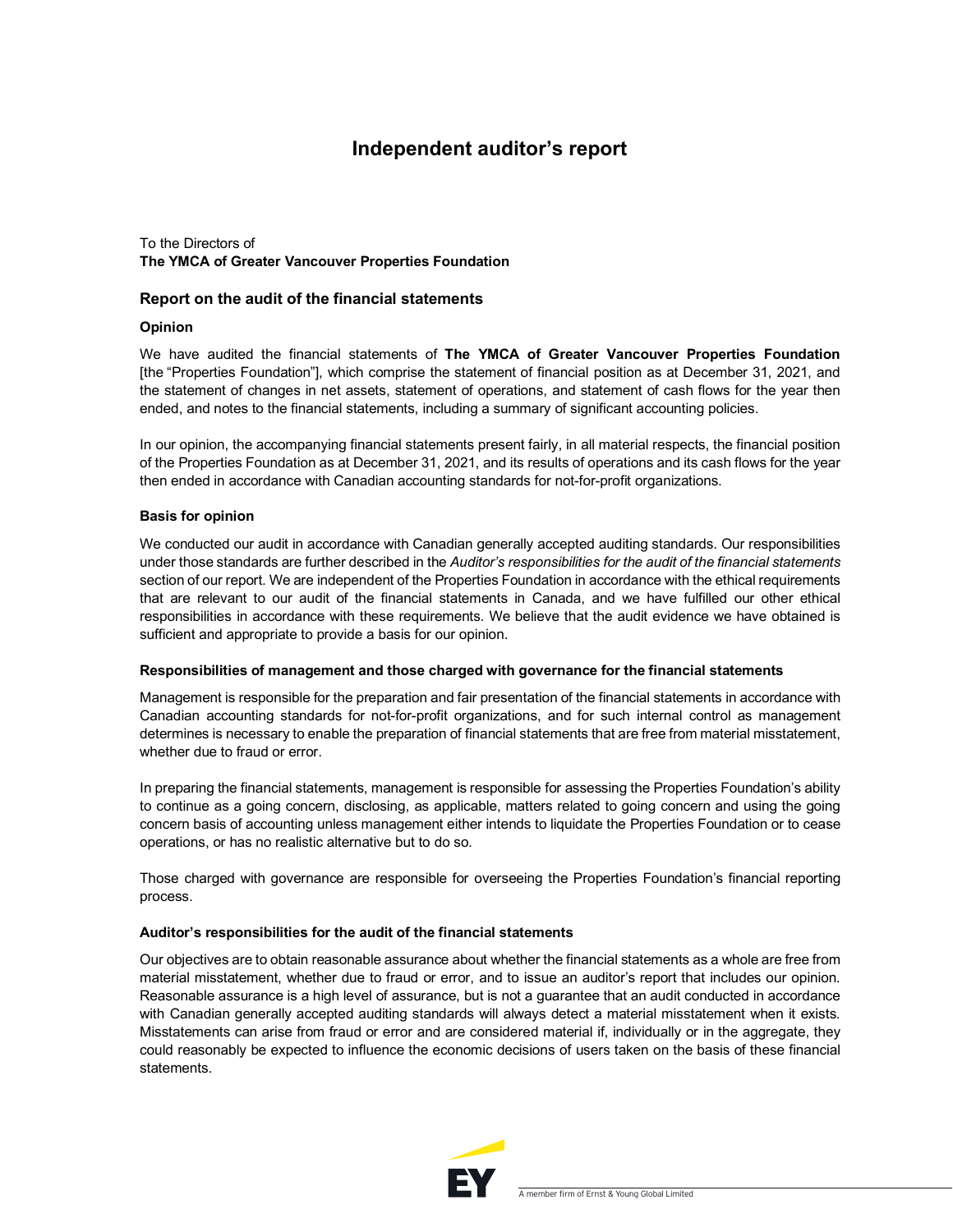As part of an audit in accordance with Canadian generally accepted auditing standards, we exercise professional judgment and maintain professional skepticism throughout the audit. We also:

- Identify and assess the risks of material misstatement of the financial statements, whether due to fraud or error, design and perform audit procedures responsive to those risks, and obtain audit evidence that is sufficient and appropriate to provide a basis for our opinion. The risk of not detecting a material misstatement resulting from fraud is higher than for one resulting from error, as fraud may involve collusion, forgery, intentional omissions, misrepresentations, or the override of internal control.
- Obtain an understanding of internal control relevant to the audit in order to design audit procedures that are appropriate in the circumstances, but not for the purpose of expressing an opinion on the effectiveness of the Properties Foundation's internal control.
- Evaluate the appropriateness of accounting policies used and the reasonableness of accounting estimates and related disclosures made by management.
- Conclude on the appropriateness of management's use of the going concern basis of accounting and, based on the audit evidence obtained, whether a material uncertainty exists related to events or conditions that may cast significant doubt on the Properties Foundation's ability to continue as a going concern. If we conclude that a material uncertainty exists, we are required to draw attention in our auditor's report to the related disclosures in the financial statements or, if such disclosures are inadequate, to modify our opinion. Our conclusions are based on the audit evidence obtained up to the date of our auditor's report. However, future events or conditions may cause the Properties Foundation to cease to continue as a going concern.
- Evaluate the overall presentation, structure and content of the financial statements, including the disclosures, and whether the financial statements represent the underlying transactions and events in a manner that achieves fair presentation.

We communicate with those charged with governance regarding, among other matters, the planned scope and timing of the audit and significant audit findings, including any significant deficiencies in internal control that we identify during our audit.

#### **Report on other legal and regulatory requirements**

As required by the *Societies Act* (British Columbia), we report that, in our opinion, the accounting principles in Canadian accounting standards for not-for-profit organizations have been applied on a basis consistent with that of the preceding year.

Vancouver, Canada June 9, 2022

Ernst + Young LLP

**Chartered Professional Accountants** 

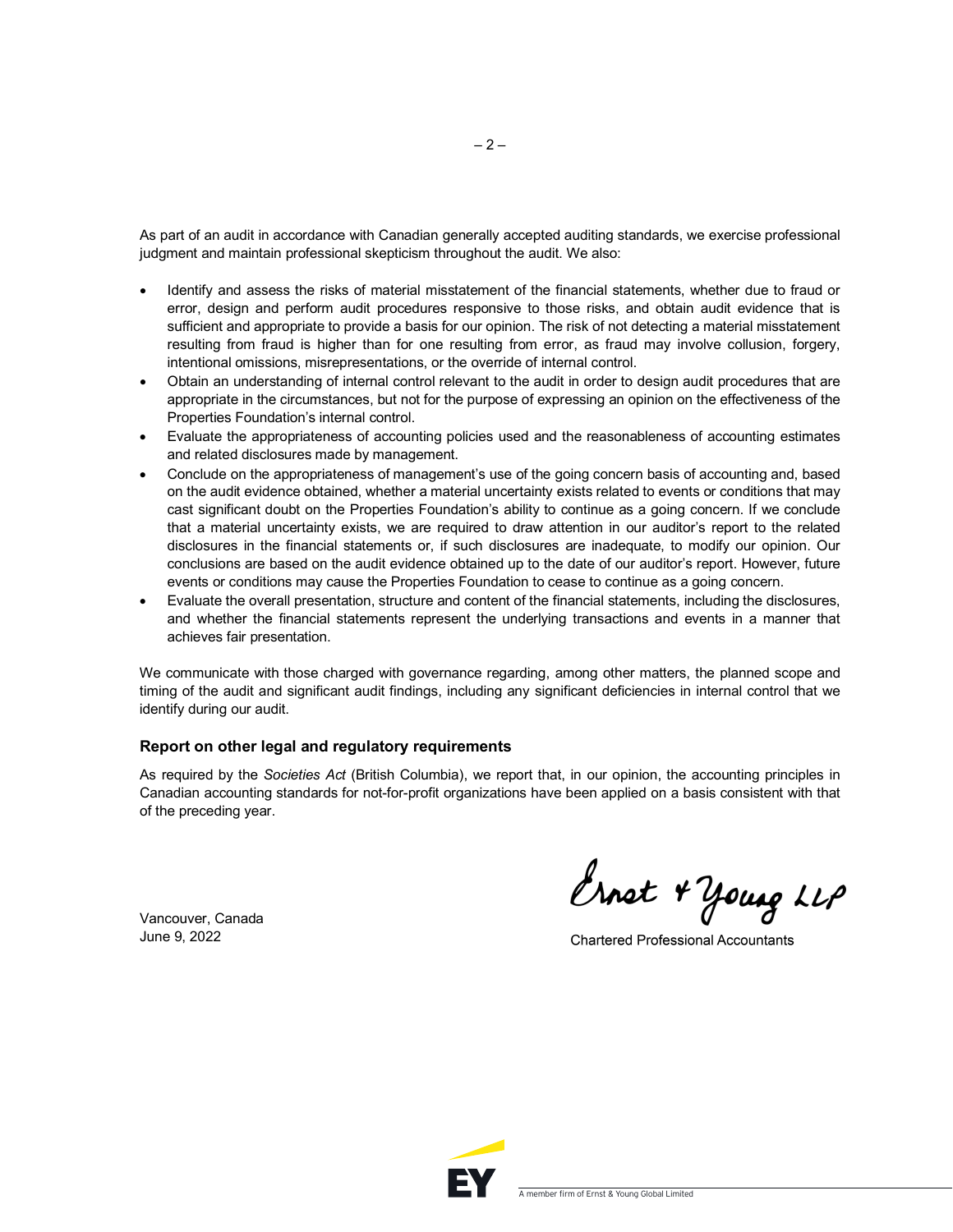## Statement of financial position

As at December 31

|                                               | 2021         | 2020       |
|-----------------------------------------------|--------------|------------|
|                                               | \$           | \$         |
| <b>Assets</b>                                 |              |            |
| Properties, net [note 3]                      | 60,580,139   | 61,935,028 |
| Property under development [note 4]           | 19,039,868   | 6,100,000  |
| Cash                                          | 2,426,816    | 1,301,762  |
| Amounts receivable [note 11]                  | 657,409      | 220,752    |
| <b>Total assets</b>                           | 82,704,232   | 69,557,542 |
| Liabilities and net assets                    |              |            |
| Deferred capital contributions [note 6]       | 31,996,939   | 33,351,828 |
| Construction loan [note 7]                    | 11,206,935   |            |
| Bankers' acceptance [note 8]                  | 2,115,302    | 2,229,242  |
| Accounts payable and accrued liabilities      | 1,306,503    | 13,109     |
| Derivative liability <i>[note 8]</i>          | 28,786       | 128,399    |
| Due to the YMCA of Greater Vancouver [note 5] | 1,513,010    | 214 114    |
| <b>Total liabilities</b>                      | 48, 167, 475 | 35,936,692 |
| Commitments [note 4]                          |              |            |
| <b>Net assets</b>                             |              |            |
| Unrestricted                                  | 264,711      | 1,295,291  |
| Invested in properties                        | 34,272,046   | 32,325,559 |
| <b>Total net assets</b>                       | 34,536,757   | 33,620,850 |
| Total liabilities and net assets              | 82,704,232   | 69,557,542 |

See accompanying notes

On behalf of the Board:

 $\angle$  -**Livector** 

mar<br>une  $\omega$  $\mathcal{N}_{\mathcal{A}}$ 

Director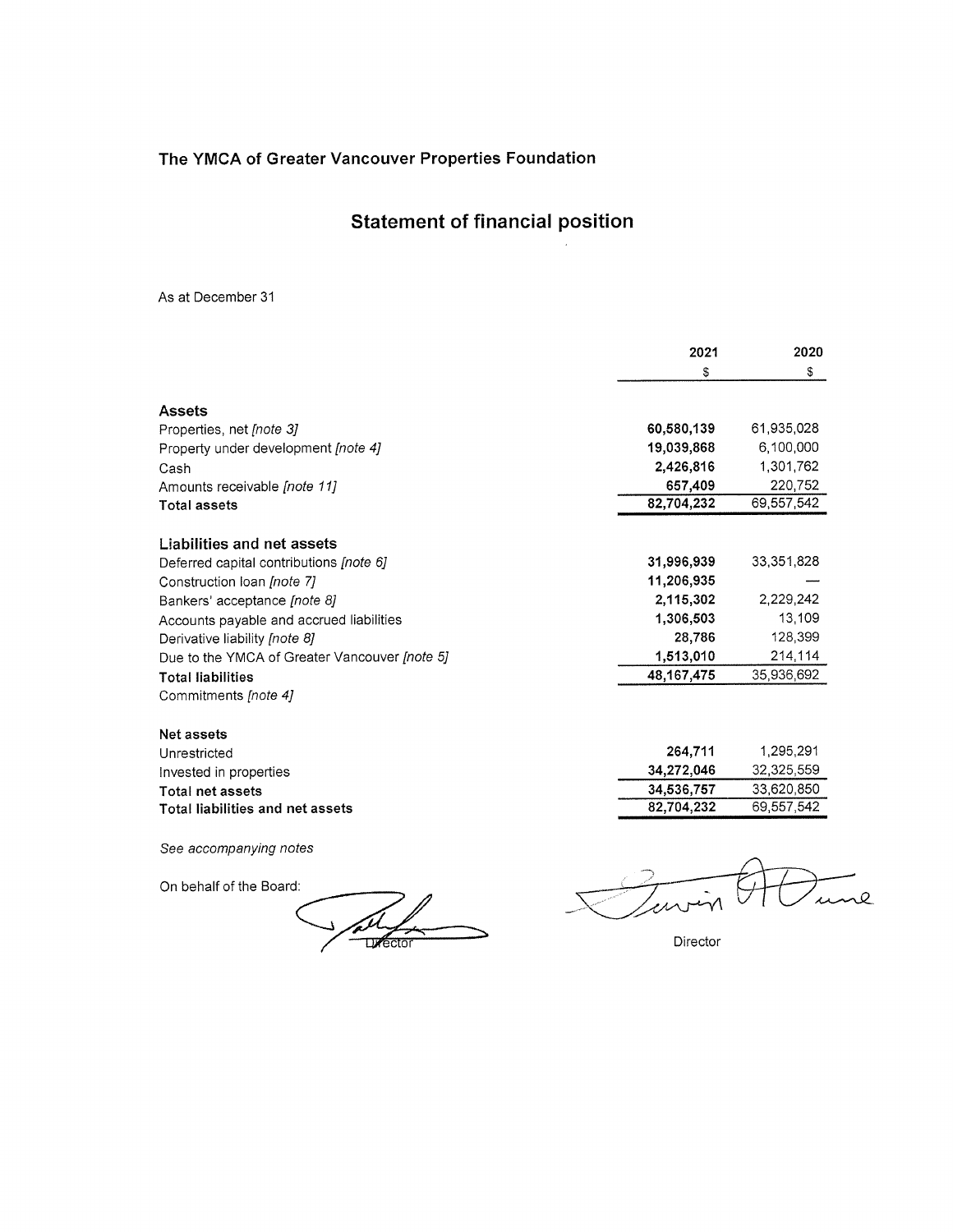## **Statement of changes in net assets**

Year ended December 31

|                                    | 2021            |                            |                   |            | 2020       |  |
|------------------------------------|-----------------|----------------------------|-------------------|------------|------------|--|
|                                    | <b>Invested</b> |                            | <b>Externally</b> |            |            |  |
|                                    |                 | in properties Unrestricted | restricted        | Total      | Total      |  |
|                                    | S               | S                          | \$                | \$         | \$         |  |
| Net assets, beginning of year      | 32,325,559      | 1,295,291                  |                   | 33,620,850 | 26.784.466 |  |
| Excess of revenue over             |                 |                            |                   |            |            |  |
| expenses for the year              | 20,552          | 895,355                    |                   | 915,907    | 736,384    |  |
| Contribution [note 4]              |                 |                            |                   |            | 6,100,000  |  |
| Contribution [note 11]             |                 |                            | 200,000           | 200,000    | 200.000    |  |
| Grant to The YMCA of               |                 |                            |                   |            |            |  |
| Greater Vancouver <i>[note 11]</i> |                 |                            | (200, 000)        | (200, 000) | (200,000)  |  |
| Transfer to invested               |                 |                            |                   |            |            |  |
| in properties                      | 1,925,935       | (1,925,935)                |                   |            |            |  |
| Net assets, end of year            | 34,272,046      | 264,711                    |                   | 34,536,757 | 33,620,850 |  |

*See accompanying notes*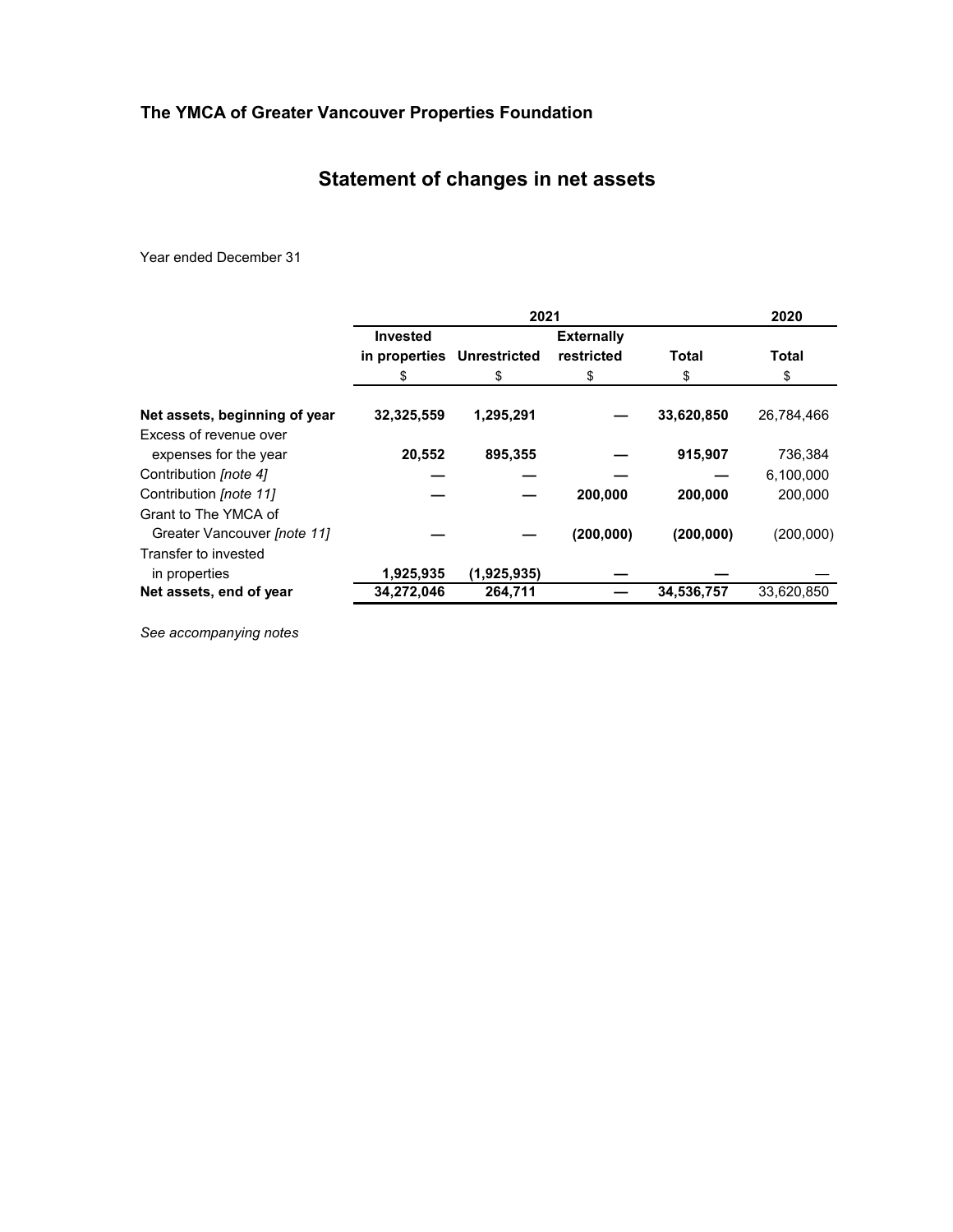## **Statement of operations**

Year ended December 31

|                                                                      | 2021          | 2020          |
|----------------------------------------------------------------------|---------------|---------------|
|                                                                      | \$            | \$            |
| <b>Revenue</b>                                                       |               |               |
| Rent <i>(note 5)</i>                                                 | 4,222,879     | 4,513,919     |
| Other income                                                         | 821           | 2,020         |
|                                                                      | 4,223,700     | 4,515,939     |
| <b>Expenses</b>                                                      |               |               |
| Grants to the YMCA of Greater Vancouver [note 5]                     | 3,372,665     | 3,517,343     |
| Office, legal, professional and contract services                    | 36,197        | 27,178        |
| <b>Planning expenses</b>                                             | 81,980        | 195,566       |
| Administration fee charged by the YMCA of Greater Vancouver [note 5] | 34,934        | 37,423        |
| Insurance                                                            | 2,569         | 2,196         |
|                                                                      | 3,528,345     | 3,779,706     |
| Excess of revenue over expenses before the following                 | 695,355       | 736,233       |
| Interest expense [note 8]                                            | (79,061)      | (83, 675)     |
| Amortization of properties <i>[note 3]</i>                           | (1, 354, 889) | (1, 354, 889) |
| Amortization of deferred capital contributions <i>[note 6]</i>       | 1,354,889     | 1,354,889     |
| Restricted contribution recognized as revenue <i>[note 11]</i>       | 200,000       | 200,000       |
| Gain (loss) on derivative liability <i>[note 8]</i>                  | 99,613        | (116, 174)    |
| Excess of revenue over expenses for the year                         | 915,907       | 736,384       |

*See accompanying notes*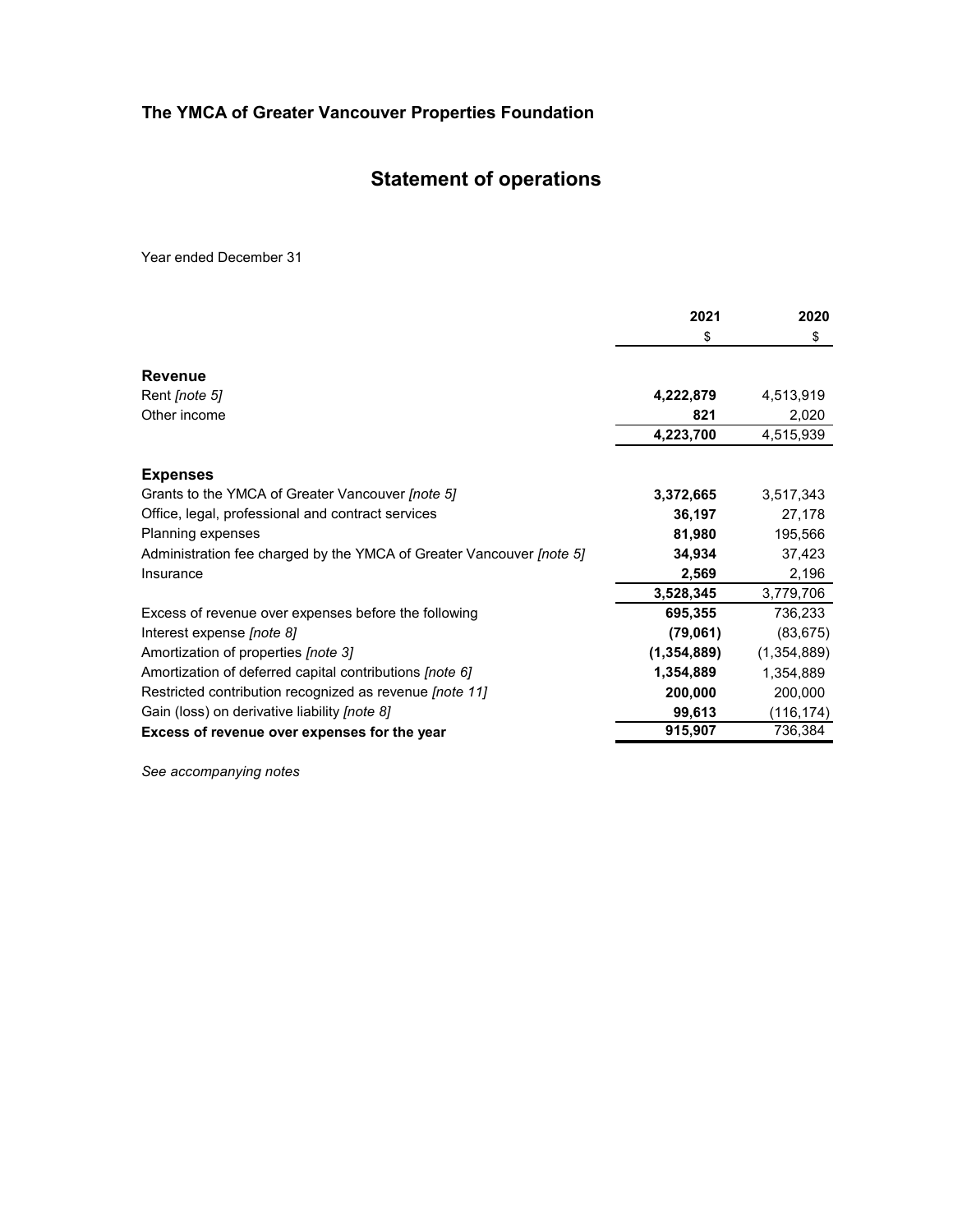## **Statement of cash flows**

Year ended December 31

|                                                      | 2021           | 2020        |
|------------------------------------------------------|----------------|-------------|
|                                                      | \$             | \$          |
| <b>Operating activities</b>                          |                |             |
| Excess of revenue over expenses for the year         | 915,907        | 736,384     |
| Add (deduct) items not involving cash                |                |             |
| Amortization of properties                           | 1,354,889      | 1,354,889   |
| Amortization of deferred capital contributions       | (1, 354, 889)  | (1,354,889) |
| (Gain) loss on derivative liability                  | (99, 613)      | 116,174     |
|                                                      | 816,294        | 852,558     |
| Changes in non-cash working capital balances         |                |             |
| Amounts receivable                                   | (436, 657)     | (204, 578)  |
| Accounts payable and accrued liabilities             | 1,293,394      | 847         |
| Due to the YMCA of Greater Vancouver                 | 1,298,896      | (1,057)     |
| Cash provided by operating activities                | 2,971,927      | 647,770     |
| <b>Investing activities</b>                          |                |             |
| Additions to property under development              | (12, 939, 868) |             |
| Cash used in financing activities                    | (12, 939, 868) |             |
|                                                      |                |             |
| <b>Financing activities</b>                          |                |             |
| Repayment of bankers' acceptance                     | (113, 940)     | (106, 663)  |
| Proceeds from construction loan                      | 11,206,935     |             |
| Cash provided by (used in) financing activities      | 11,092,995     | (106, 663)  |
|                                                      |                |             |
| Net increase in cash during the year                 | 1,125,054      | 541,107     |
| Cash, beginning of year                              | 1,301,762      | 760,655     |
| Cash, end of year                                    | 2,426,816      | 1,301,762   |
|                                                      |                |             |
| Supplemental non-cash investing and finance activity |                |             |
| Contribution of property                             |                | 6,100,000   |

*See accompanying notes*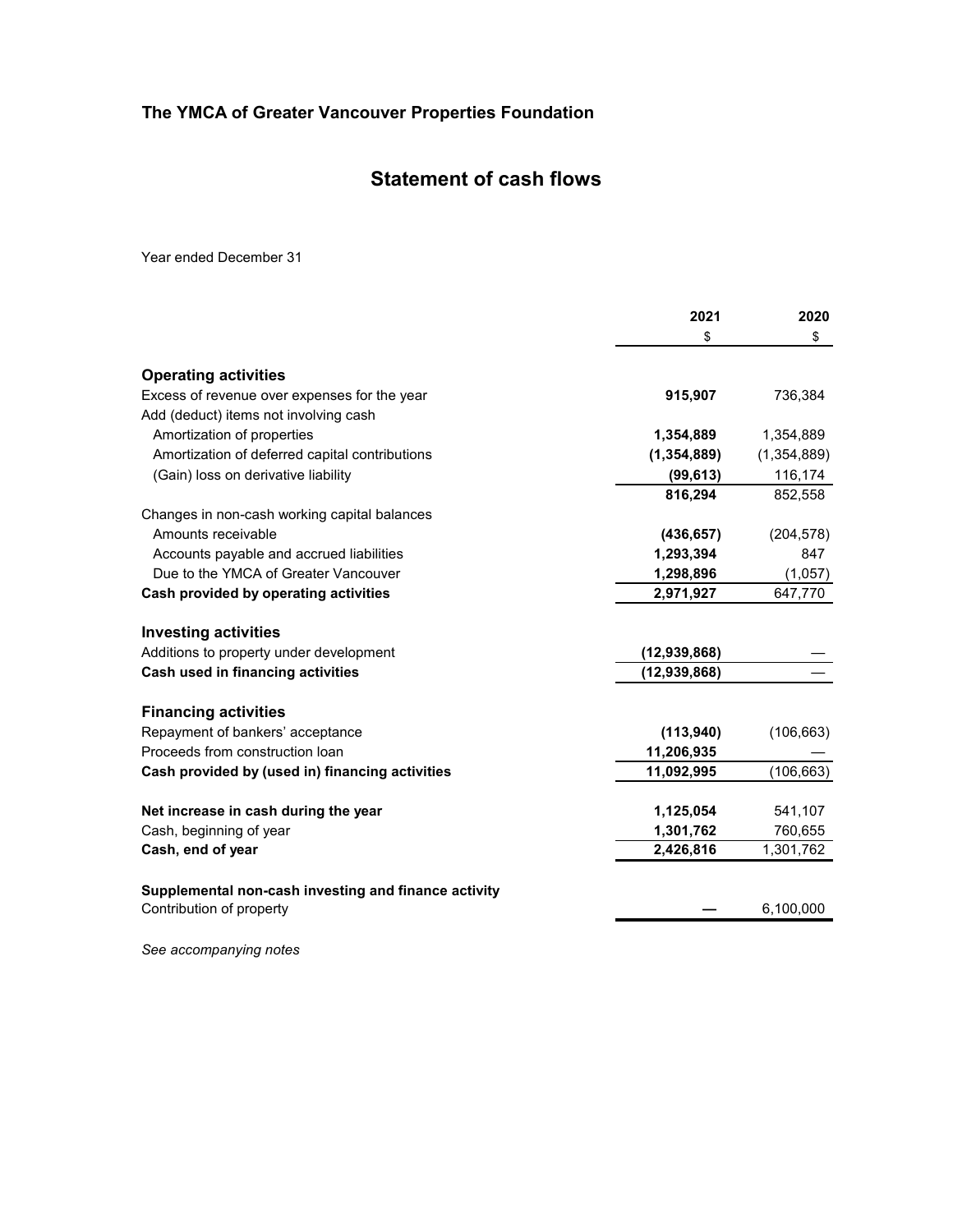## **Notes to financial statements**

December 31, 2021

#### **1. Purpose of organization**

The YMCA of Greater Vancouver Properties Foundation [the "Properties Foundation"] is an independent organization incorporated under the *Society Act* of British Columbia and is a registered public foundation under the *Income Tax Act* (Canada) and, accordingly, is not subject to income taxes. The Properties Foundation transitioned to the new *Societies Act* of British Columbia in June 2017. The Properties Foundation rents its land and buildings to the YMCA of Greater Vancouver ["YMCA"] and makes charitable gifts to the YMCA to assist in building strong kids, strong families and strong communities – today and tomorrow. The YMCA and the Properties Foundation share common management. These financial statements do not include the results of the YMCA.

#### **COVID-19 outbreak**

The outbreak of the coronavirus disease ["COVID-19"] has resulted in governments worldwide enacting emergency measures to combat the spread of the virus. These measures, which include the implementation of travel bans, self-imposed quarantine periods and social distancing, have caused material disruption to businesses globally, resulting in an economic slowdown. The duration and impact of the COVID-19 outbreak are unknown at this time, as is the efficacy of the government and central bank monetary and fiscal interventions designed to stabilize economic conditions. As a result, it is not possible to reliably estimate the length and severity of these developments nor the impact on the financial position and financial results of the Property Foundation in future periods.

#### **2. Summary of significant accounting policies**

#### **Accounting standards**

These financial statements are prepared in accordance with *CPA Canada Handbook – Accounting*, Part III, "Accounting Standards for Not-for-Profit Organizations".

#### **Revenue recognition**

The Properties Foundation follows the deferral method of accounting for contributions, which includes grants and donations. Externally restricted contributions are initially deferred and then recognized as revenue in the year in which the related expenses are incurred. Unrestricted contributions are recognized as revenue when received or receivable if the amount to be received can be reasonably estimated and collection is reasonably assured. Pledges are recognized as revenue if collection is reasonably assured, otherwise they are not recognized until the cash or asset is received. Contributions of amortizable assets are recognized as deferred capital contributions and are recognized as income on the same basis as the related assets are amortized. Contributions of non-amortizable assets are recognized as direct increases in net assets.

The Properties Foundation has retained substantially all of the benefits and risks of ownership of its properties and, therefore, accounts for leases with its tenant as operating leases. Rent revenue is recognized using the straight-line method, whereby the total amount of rent revenue to be received from a lease is accounted for on a straight-line basis over the term of the lease and collection is reasonably assured.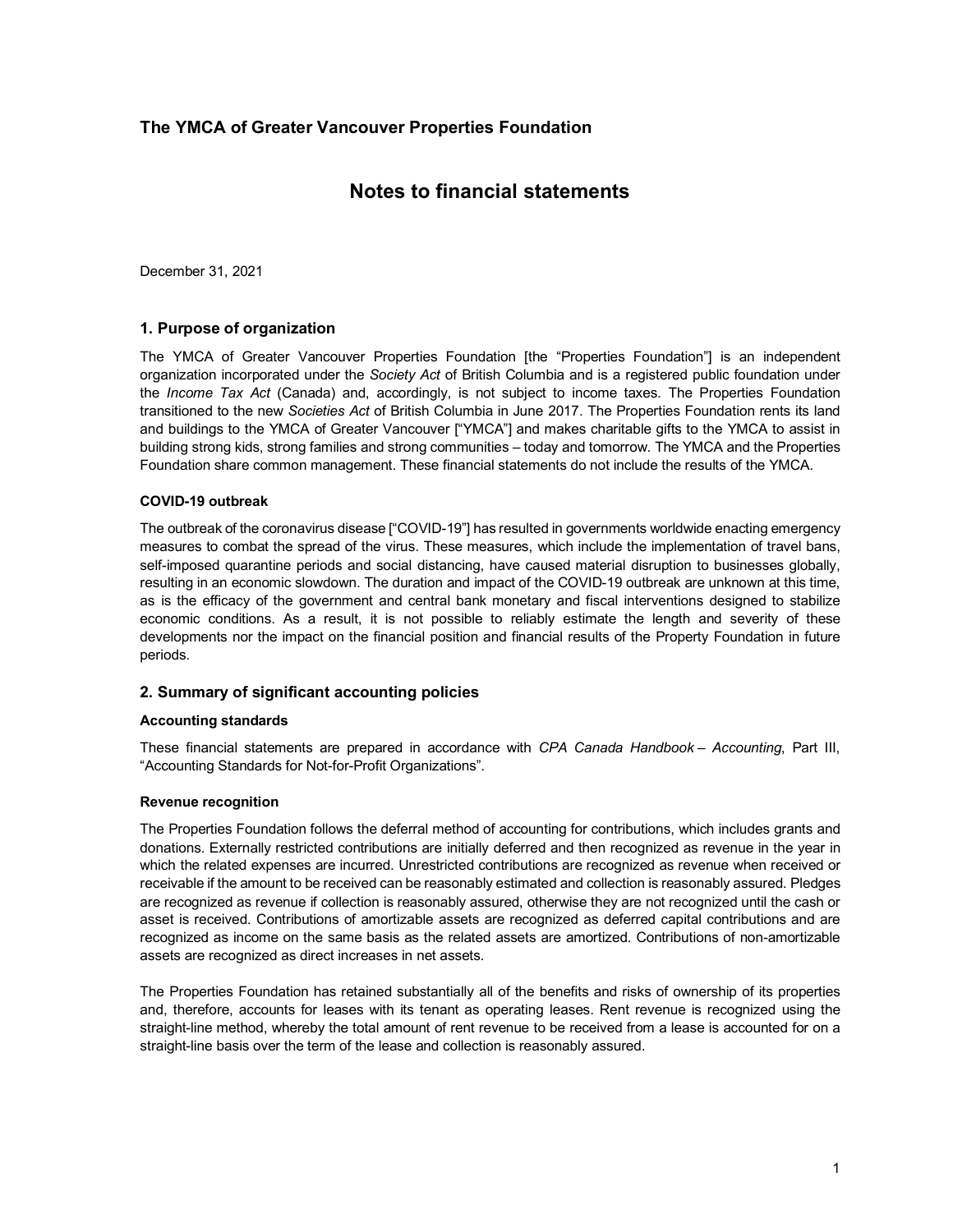## **Notes to financial statements**

December 31, 2021

#### **Cash**

Cash consists of cash on deposit with banks and highly liquid short-term investments with an original maturity of approximately three months or less from the date of purchase, unless they are held for investment rather than liquidity purposes, in which case they are classified as investments.

#### **Properties**

Properties are recorded at cost for property purchased by the Properties Foundation and at fair value at the time of donation for contributed property. The Properties Foundation provides for amortization on buildings on a straightline basis over the greater of the cost less salvage value over the life of the asset and the cost less residual value over the useful life of the assets of 30 years.

When conditions indicate that a property no longer contributes to the Property Foundation's ability to provide goods and services, or that the value of future economic benefits or service potential associated with the item is less than its net carrying amount, the item is written down to its fair value or replacement cost. The write-down is recognized as an expense in the statement of operations and is not reversed.

#### **Property under development**

Property under development is recorded at cost and is not amortized. When project construction is complete, the property under development is transferred to the appropriate asset categories within properties and amortized over its useful life. Interest incurred that is directly attributable to the development and construction of the property is capitalized as part of the property under development.

#### **Financial instruments**

The Properties Foundation initially and subsequently measures derivative financial instruments at fair value.

All other financial assets and financial liabilities are initially measured at fair value, net of directly attributable costs of acquisition, and subsequently measured at cost or amortized cost. At each reporting date, the Properties Foundation assess whether there are any indications that a financial asset measured at cost or amortized may be impaired. The amount of any impairment provision is recognized in the statement of operations. A previously recognized impairment provision may be reversed to the extent of any improvements relating to events occurring after the impairment was recognized. The amount of the reversal is recognized in the statement of operations in the period in which it is determined.

#### **Use of estimates**

The preparation of financial statements in conformity with Canadian accounting standards for not-for-profit organizations requires management to make estimates and assumptions that affect the amounts reported in the financial statements and accompanying notes. Management believes that the estimates utilized in preparing its financial statements are reasonable and prudent; however, actual results could differ from those estimates.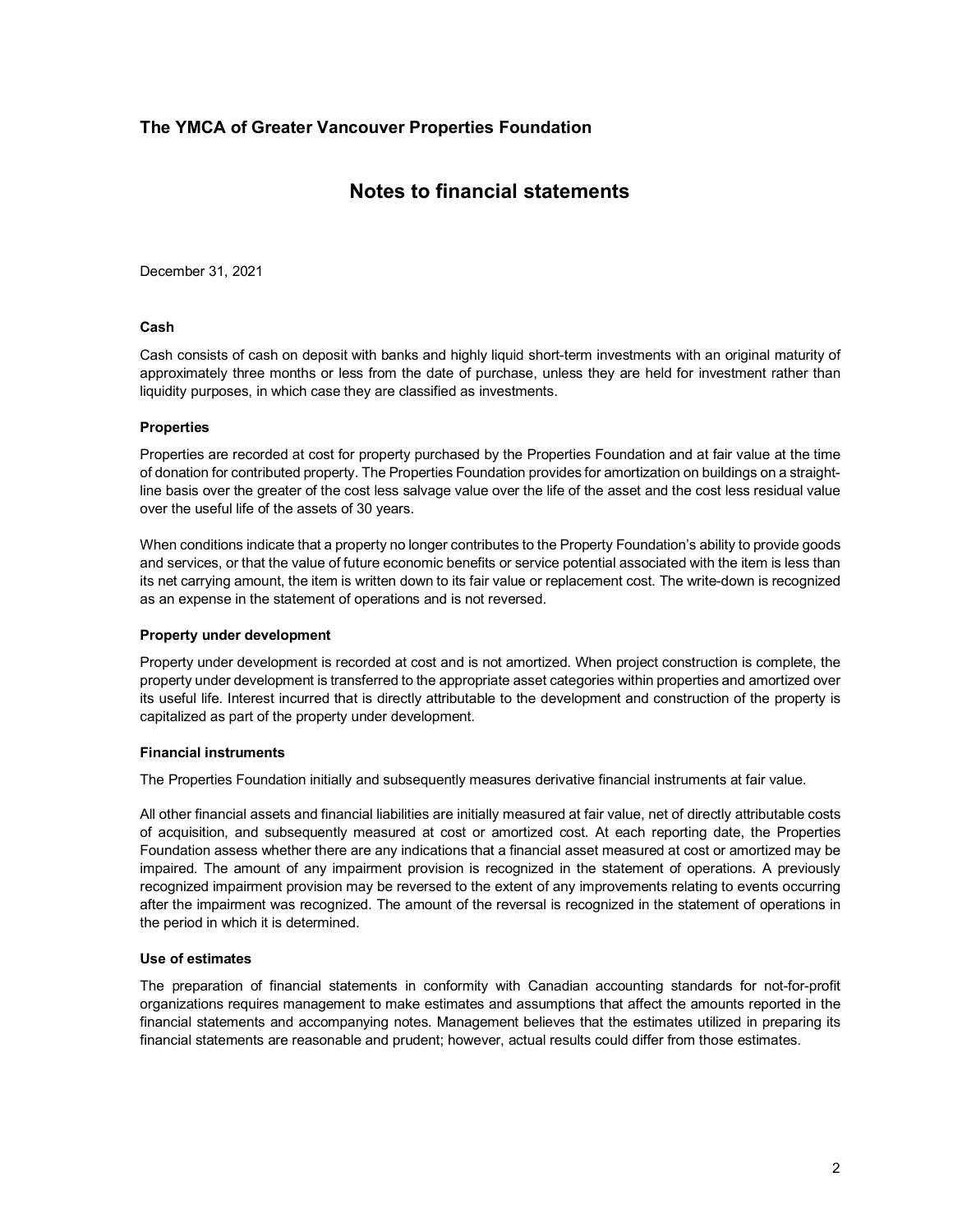## **Notes to financial statements**

December 31, 2021

#### **3. Properties**

|                                 | 2021       |                        |                                          |                         |
|---------------------------------|------------|------------------------|------------------------------------------|-------------------------|
|                                 | Land<br>\$ | <b>Buildings</b><br>\$ | <b>Accumulated</b><br>amortization<br>\$ | Net book<br>value<br>\$ |
| Location                        |            |                        |                                          |                         |
| Chilliwack Family YMCA          | 2,703,000  | 331,330                | 157,460                                  | 2,876,870               |
| Robert Lee YMCA - Downtown      | 9,357,000  | 25,765,000             | 5.439.277                                | 29,682,723              |
| Langara Family YMCA             | 6,537,000  | 108,000                | 22.800                                   | 6,622,200               |
| Tong Louie Family YMCA - Surrey |            |                        |                                          |                         |
| Inote 61                        | 7,311,000  | 12,719,300             | 2,685,186                                | 17.345.114              |
| Camp Elphinstone                | 2,577,000  | 1,729,000              | 365.012                                  | 3.940.988               |
| Healthy Heart Office - New      |            |                        |                                          |                         |
| Westminster                     | 98.200     | 17,800                 | 3,756                                    | 112,244                 |
|                                 | 28,583,200 | 40.670.430             | 8.673.491                                | 60.580.139              |

|                                 | 2020       |                        |                                          |                         |
|---------------------------------|------------|------------------------|------------------------------------------|-------------------------|
|                                 | Land<br>\$ | <b>Buildings</b><br>\$ | <b>Accumulated</b><br>amortization<br>\$ | Net book<br>value<br>\$ |
| Location                        |            |                        |                                          |                         |
| Chilliwack Family YMCA          | 2,703,000  | 331,330                | 147,208                                  | 2,887,122               |
| Robert Lee YMCA - Downtown      | 9,357,000  | 25.765.000             | 4,580,444                                | 30,541,556              |
| Langara Family YMCA             | 6,537,000  | 108,000                | 19.200                                   | 6,625,800               |
| Tong Louie Family YMCA - Surrey |            |                        |                                          |                         |
| Inote 61                        | 7,311,000  | 12.719.300             | 2,261,209                                | 17,769,091              |
| Camp Elphinstone                | 2,577,000  | 1.729.000              | 307.378                                  | 3,998,622               |
| Healthy Heart Office - New      |            |                        |                                          |                         |
| Westminster                     | 98,200     | 17,800                 | 3,163                                    | 112,837                 |
|                                 | 28.583.200 | 40.670.430             | 7.318.602                                | 61.935.028              |

#### **4. Property under development**

In 2019, together with the YMCA, the Properties Foundation entered into a Project Development and Co-ownership Agreement with the City of Coquitlam [the "City"] for the development and construction of a new recreational and community facility [the "Coquitlam YMCA"]. During the year ended December 31, 2020, the Properties Foundation received a specified transfer gift of land from the City of Coquitlam with an estimated fair value of \$6,100,000. The Properties Foundation has a 50% undivided interest as tenants in common in the Coquitlam YMCA with the City.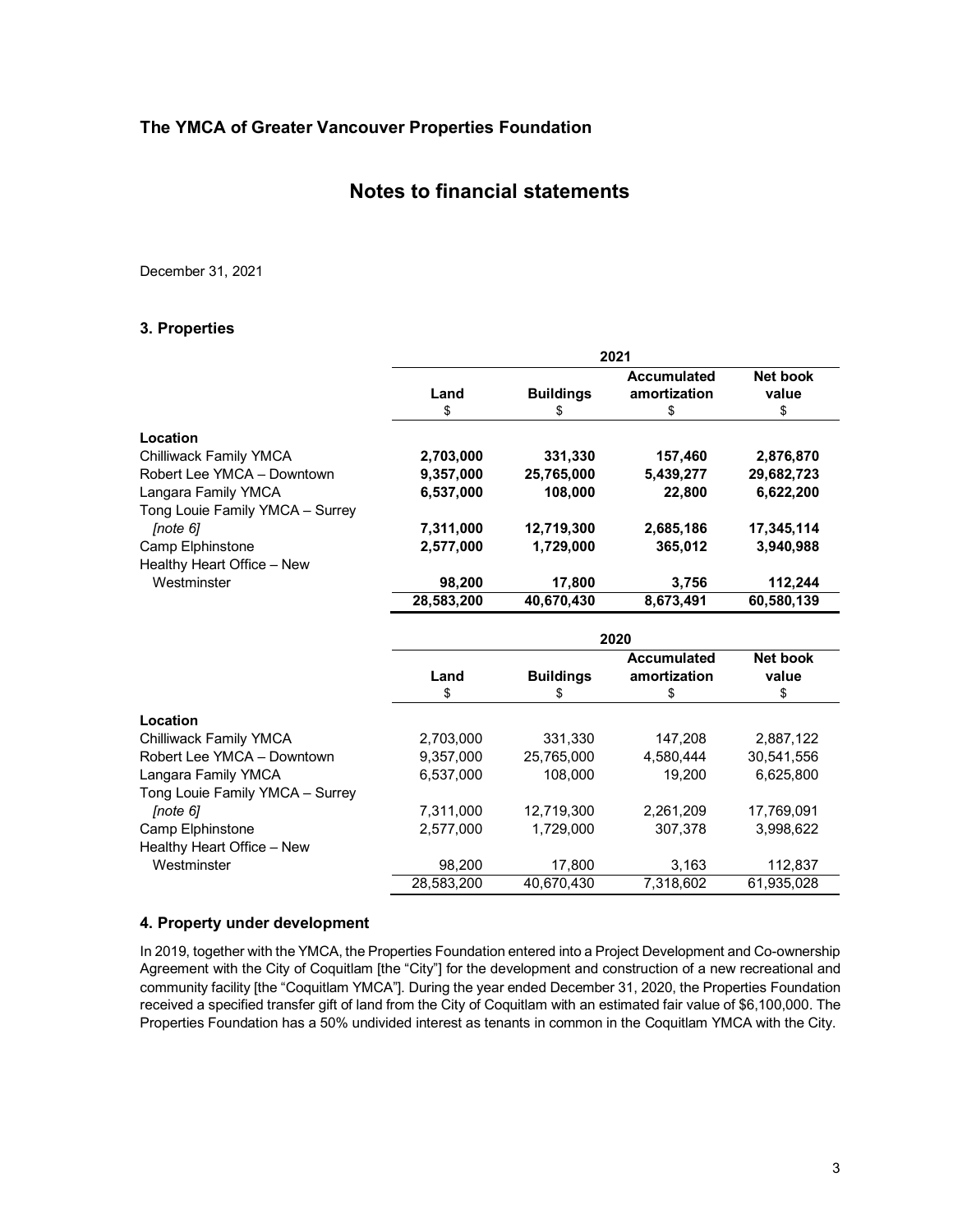## **Notes to financial statements**

December 31, 2021

As at December 31, 2021, the Coquitlam YMCA is under construction. The construction costs associated with the base building are recognized by the Properties Foundation and the core fit-out costs are recognized by the YMCA. The following costs having been incurred and capitalized to property under development by the Properties Foundation:

| Land                               | 6,100,000  |
|------------------------------------|------------|
| Development and construction costs | 12,852,765 |
| Interest <i>Inote</i> 71           | 87,103     |
|                                    | 19,039,868 |

As at December 31, 2021, the Properties Foundation has committed to a construction contract for the Coquitlam YMCA with the estimated remaining costs to be incurred related to the base building and core fit-out of approximately \$11,484,000, of which approximately \$5,599,000 relates to base building and approximately \$5,885,000 relates to core fit-out.

#### **5. YMCA of Greater Vancouver**

The YMCA is an independent charitable organization separately registered as a charity under the *Income Tax Act* (Canada) and incorporated under the *Societies Act* (British Columbia). The YMCA is dedicated to the development of people in spirit, mind and body as well as the improvement of local, national and international communities.

The YMCA has committed to lease the buildings and land of the Properties Foundation for a 10-year term with two renewal terms. For the year ended December 31, 2021, the Properties Foundation charged the YMCA rent of \$4,222,879 [2020 – \$4,513,919]. In addition, at the direction of the Properties Foundation's Directors, the Properties Foundation made grants of \$3,372,665 [2020 – \$3,517,343] to the YMCA during the year ended December 31, 2021. For the year ended December 31, 2021, the administration fee charged by the YMCA was \$34,934 [2020 – \$37,423].

As at December 31, 2021, \$1,513,010 [2020 – \$214,114] is payable to the YMCA that is unsecured, non-interest bearing, and without specified repayment terms.

Transactions between the Properties Foundation and the YMCA are in the normal course of operations and are measured at the exchange amount established and agreed between the parties.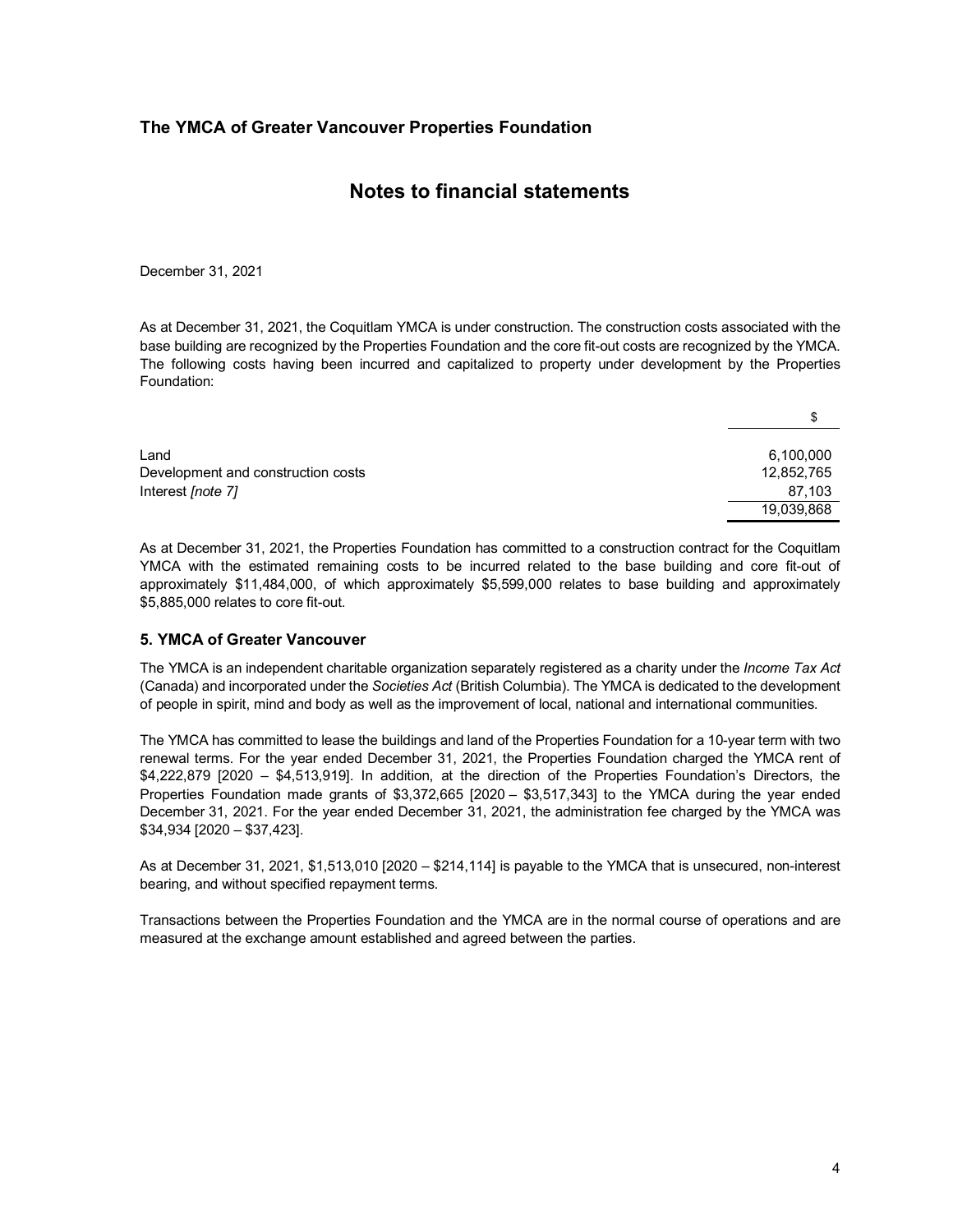## **Notes to financial statements**

December 31, 2021

#### **6. Deferred capital contributions**

Deferred capital contributions represent the unamortized amount of depreciable property contributed to the Properties Foundation. The amortization of deferred capital contributions is recorded as revenue in the statement of operations on the same basis that the related properties are amortized. In September 2015, the Properties Foundation received a specified transfer gift consisting of properties held at 282 49th Avenue West, Vancouver; 955 Burrard Street, Vancouver, 1760 YMCA Road, Langdale; #203 - 245 East Columbia Street, New Westminster; and 14988 and 15011 57th Avenue, Surrey. Changes in the deferred capital contributions balance are as follows:

|                                                                              | 2021<br>S                 | 2020<br>S                 |
|------------------------------------------------------------------------------|---------------------------|---------------------------|
| Balance, beginning of year<br>Amortization of deferred capital contributions | 33,351,828<br>(1,354,889) | 34.706.717<br>(1,354,889) |
| Balance, end of year                                                         | 31,996,939                | 33,351,828                |

#### **7. Construction loan**

During the year ended December 31, 2021, the Properties Foundation entered into a credit facility agreement that comprises a non-revolving term loan to a maximum of \$27,500,000 and a revolving term loan to a maximum of \$4,000,000. The loans are to be used to finance the development, construction, and leasehold improvements of the Coquitlam YMCA *[note 4]*.

As at December 31, 2021, \$11,206,935 was outstanding under the non-revolving term loan bearing interest at the bank's prime rate plus 0.25% per annum. The bank's prime rate at December 31, 2021 was 2.45% per annum. During the year ended December 31, 2021, interest aggregating \$87,103 was incurred on the non-revolving term loan and capitalized to property under development *[note 4]*.

As at December 31, 2021, no amount had been drawn against the revolving term loan which can be drawn by way of direct advances bearing interest at the bank's prime rate plus 0.25% per annum, bankers' acceptances with an acceptance fee of 1.50% per annum, or fixed interest rate advances bearing a fixed interest rate to be determined at the time of borrowing. If the Properties Foundation does not make an initial borrowing under this loan before July 31, 2022, the lender may cancel this loan.

Both loans are repayable in full by the earlier of the completion of the sale of certain real property comprising the Langara Family YMCA *[note 3]* and October 31, 2023.

A \$31,500,000 first collateral mortgage and assignment of rents over each of the Coquitlam YMCA and the Langara Family YMCA, a first security interest over all personal property located on or related to each of the Coquitlam YMCA and the Langara Family YMCA, a first ranking assignment in the Project Development and Co-Ownership Agreement and the development agreements and contracts for the Coquitlam YMCA, priority and subordination agreements from the YMCA and The YMCA of Greater Vancouver Foundation related to the Coquitlam YMCA and the Langara Family YMCA, and a guarantee and postponement of claim for \$31,500,000 from each of the YMCA and The YMCA of Greater Vancouver Foundation are provided as collateral for the credit facilities.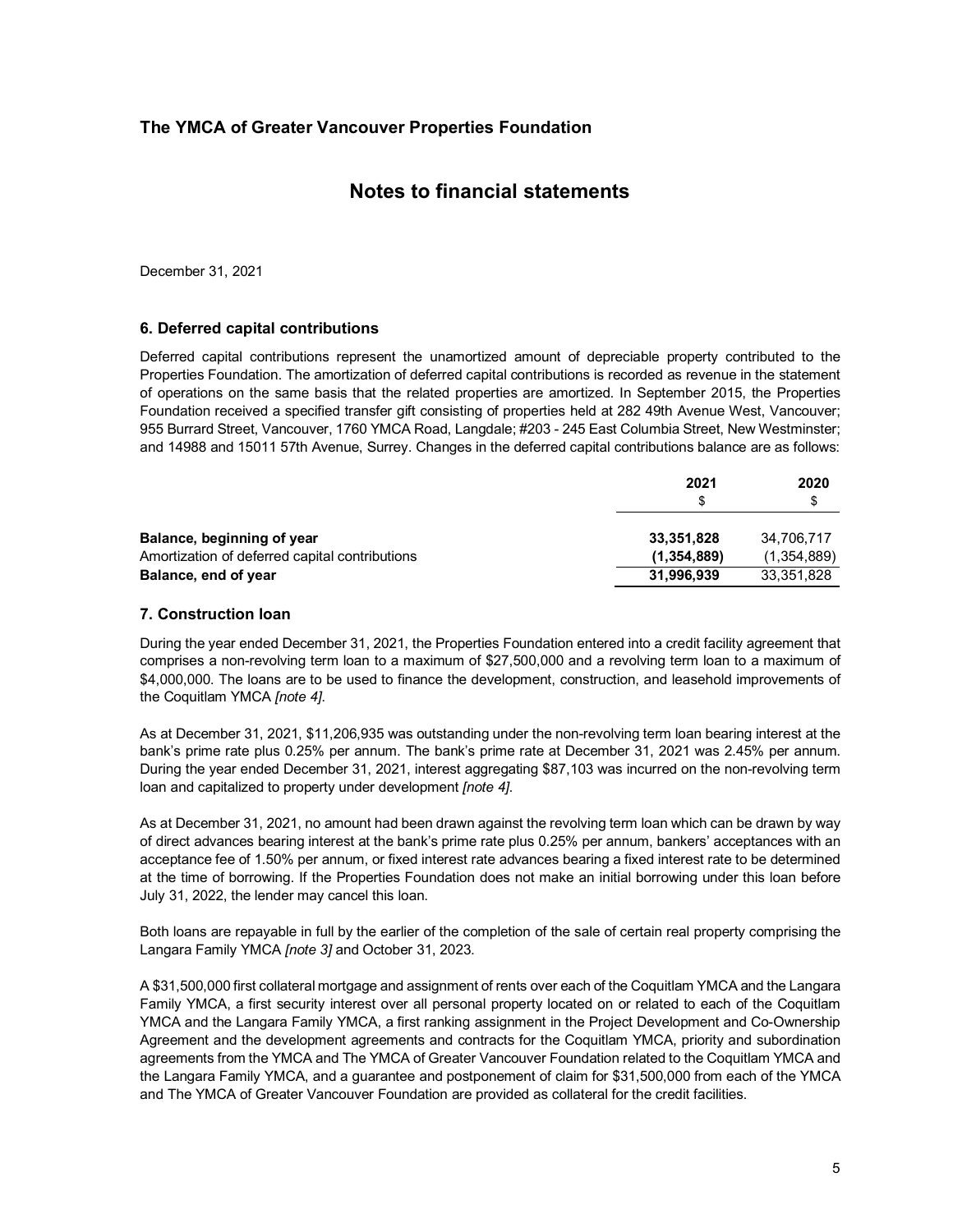## **Notes to financial statements**

December 31, 2021

#### **8. Bankers' acceptance**

As at December 31, 2021, the Properties Foundation has a bankers' acceptance ["BA"] facility of \$2,750,000 bearing interest at the one-month BA rate plus an acceptance fee of 1.5% per annum, which is available through November 2025. The Properties Foundation has entered into an interest rate swap contract [the "swap"] with a notional principal of \$2,548,000. As a result of entering into the swap agreement, the fixed interest rate payable by the Properties Foundation is 3.64% per annum. As at December 31, 2021, the interest swap has an outstanding balance of \$2,115,302 [2020 – \$2,229,242] which matures monthly until November 2025. Monthly interest and principal payments required under the facility are \$12,500.

As at December 31, 2021, the swap was in a net unfavorable position of \$28,786 [2020 – \$128,399] and the gain, being the change in fair value, for 2021 of \$99,613 [2020 – loss of \$116,174] has been recorded in the statement of operations. For the year ended December 31, 2021, interest expense recorded on the facility was \$79,061 [2020 – \$83,675]. The loan is collateralized by an \$8,000,000 first fixed charge mortgage over the land and improvements of the Tong Louie Family YMCA – Surrey with a carrying amount of \$17,345,114 [2020 – \$17,769,091] as at December 31, 2021.

#### **9. Financial instruments**

#### **Interest rate risk**

Interest rate risk is the risk that the fair values or future cash flows of a financial instrument will fluctuate because of changes in market interest rates. The Properties Foundation's bankers' acceptance and construction loan bear interest at a variable market interest rate and the Properties Foundation has entered into an interest rate swap to fix the interest rate on the bankers' acceptance to manage the effects of this risk.

#### **Credit risk**

Credit risk is the risk that one party to a financial instrument will cause a financial loss for the other party by failing to discharge an obligation. The Properties Foundation is exposed to credit risk in the event of non-performance by counterparties in connection with its cash and amounts receivable. The Properties Foundation mitigates its credit risk with respect to cash by dealing with Canadian financial institutions with no publicly known liquidity problems and, with respect to accounts receivable, by dealing only with what management believes to be sound counterparties.

#### **Liquidity risk**

Liquidity risk is the risk that the Properties Foundation will encounter difficulty in meeting obligations associated with financial liabilities. The Properties Foundation is exposed to liquidity risk arising from its construction loan, bankers' acceptance, accounts payable and accrued liabilities, and due to the YMCA of Greater Vancouver. The Properties Foundation's ability to meet its obligations depends on cash flows generated from operations and its ability to obtain financing from existing or other potential lenders.